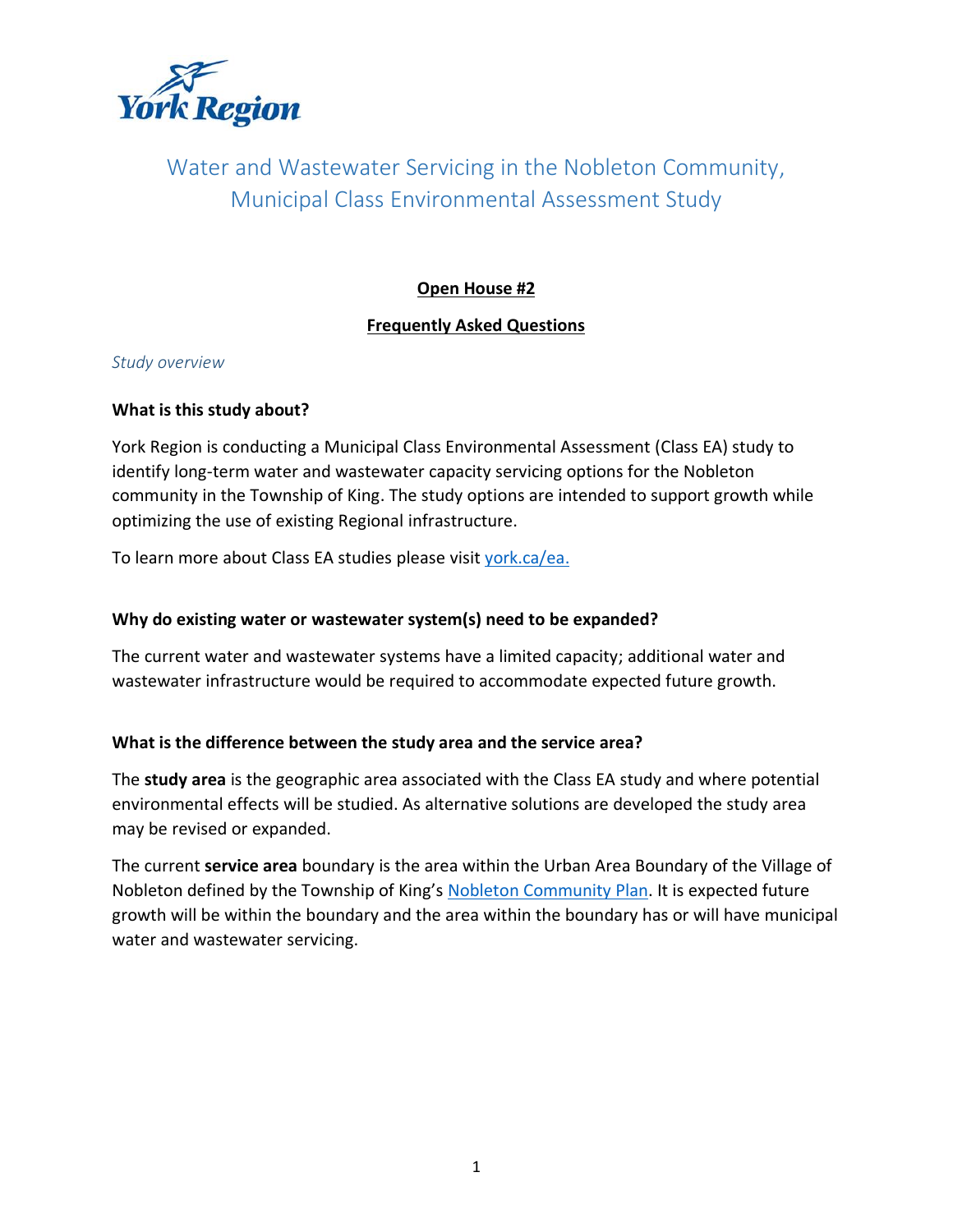

#### **What are the costs associated with this project and who is paying for it?**

Growth-related infrastructure will be assigned and paid for by new development. The final capital cost breakdown (i.e. growth component vs. non-growth component) will be determined at a later stage of the project once the Recommended Solution has been selected.

For more information on York Region's budget and how finances are used to deliver services, please visi[t www.York.ca/budget.](http://www.york.ca/budget)

# **Will Nobleton be getting surface-based water supply, such as lake-based water, instead of groundwater well supply?**

Water servicing from a new supply source (such as connecting to the lake-based system in King City or Kleinburg) is being considered in the alternative solutions.

According to the province's long term plan, [A Place to Grow: Growth Plan for the Greater](https://www.ontario.ca/document/place-grow-growth-plan-greater-golden-horseshoe#:~:text=A%20Place%20to%20Grow%20is,a%20high%20quality%20of%20life.)  [Golden Horseshoe](https://www.ontario.ca/document/place-grow-growth-plan-greater-golden-horseshoe#:~:text=A%20Place%20to%20Grow%20is,a%20high%20quality%20of%20life.) (2019), extending supply from a Great Lake's source is generally only permitted if local groundwater supply is unable to meet the quantity and/or quality requirements. Since increasing groundwater supply can meet the anticipated growth, connection to the lake-based supply is not permitted.

# **King City is not on a well system and receives lake-based supply. Why can't Nobleton do the same?**

Water servicing from alternative sources is being considered in this Class EA study. The evaluation criteria shows increasing the capacity of the existing well in combination with a new production well has the lowest overall impact. Since increasing groundwater supply can meet the anticipated growth, connection to the lake-based supply is not permitted.

King City had all the necessary approvals for lake-based supply before the most recent update of the province's long-term plan, [A Place to Grow: Growth Plan for the Greater Golden](https://www.ontario.ca/document/place-grow-growth-plan-greater-golden-horseshoe#:~:text=A%20Place%20to%20Grow%20is,a%20high%20quality%20of%20life.)  [Horseshoe](https://www.ontario.ca/document/place-grow-growth-plan-greater-golden-horseshoe#:~:text=A%20Place%20to%20Grow%20is,a%20high%20quality%20of%20life.) (2019). This update further restricted the extension of water and wastewater services unless deemed necessary.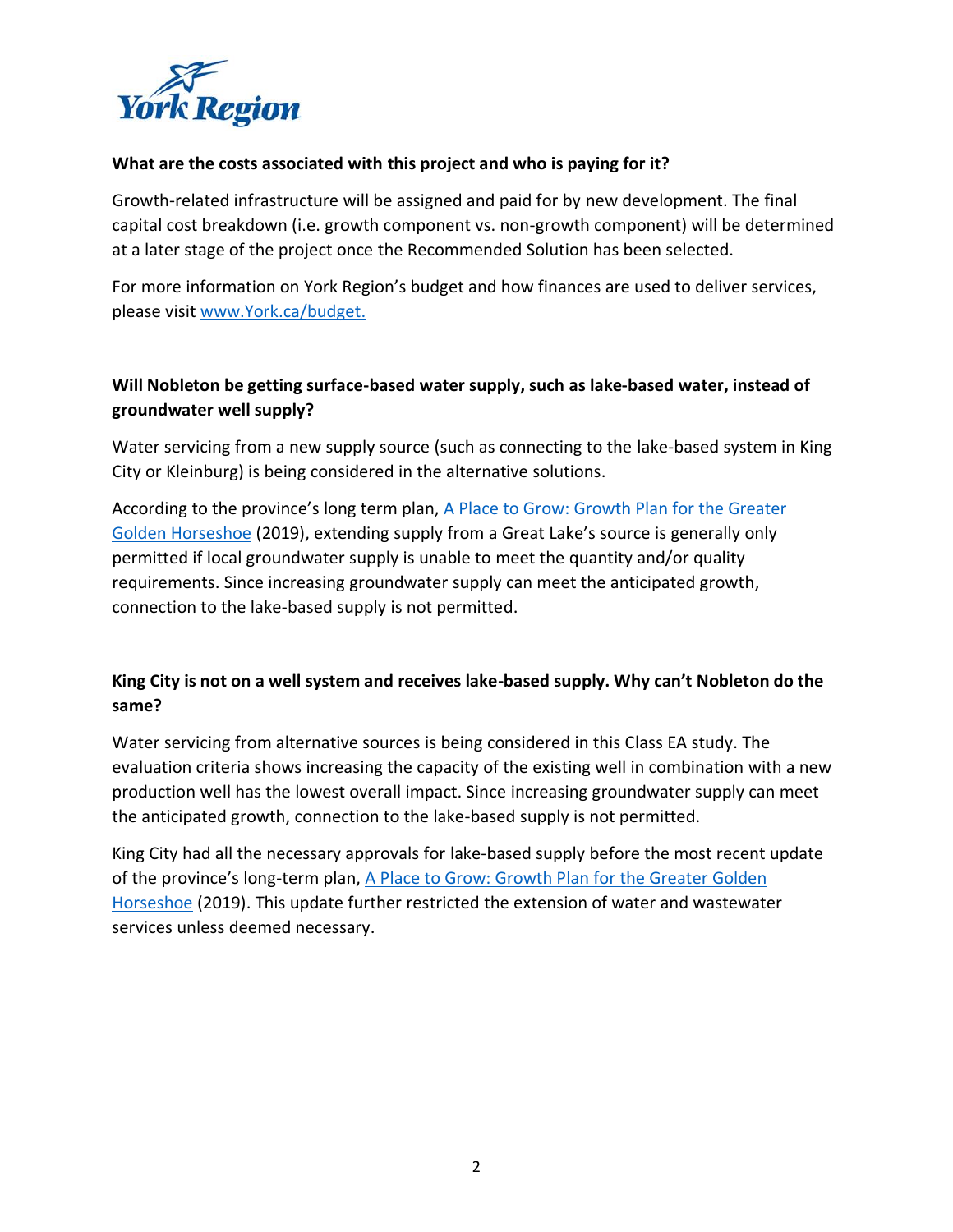

#### **Why is the recommended water servicing solution not to connect to the lake-based supply?**

Increasing the capacity of the existing well, in combination with a new production well, resulted in the lowest overall impact after evaluating the natural environment, social, cultural, jurisdictional, regulatory, technical and economic criteria.

Since increasing groundwater supply can meet the anticipated growth, connecting to the lakebased water supply is not permitted. According to the province's long-term plan, A Place to [Grow: Growth Plan for the Greater Golden Horseshoe](https://www.ontario.ca/document/place-grow-growth-plan-greater-golden-horseshoe#:~:text=A%20Place%20to%20Grow%20is,a%20high%20quality%20of%20life.) (2019), extending supply from a Great Lake's source is generally only permitted if the local groundwater supply is unable to meet the quantity and or quality requirements.

#### **Why did you choose the recommended wastewater servicing solution?**

Expanding and upgrading the existing Janet Avenue Pumping Station, forcemain and Nobleton Water Resource Recovery Facility and outfall is the recommended wastewater solution because it scored highest in each evaluation category.

The strengths of this alternative include maximizing the use of the existing facilities, limiting environmental, social and regulatory risks by confining expansion to the existing sites, and lower cost.

#### *Water quality*

#### **Will this study improve my well water quality?**

Water quality issues such as iron, odour and taste have been raised and discussed as part of this study and considered in the recommended solution.

York Region and the Township of King regularly sample the drinking water, as required by the *Safe Drinking Water Act*, to ensure it meets high standards for quality. The water supply complies with the Ontario Drinking Water Quality Standards.

York Region is in the process of completing a Region-wide groundwater treatment study. The outcome of this study will include treatment recommendations for the Nobleton water system.

To learn more about drinking water quality and monitoring visit york.ca/drinkingwater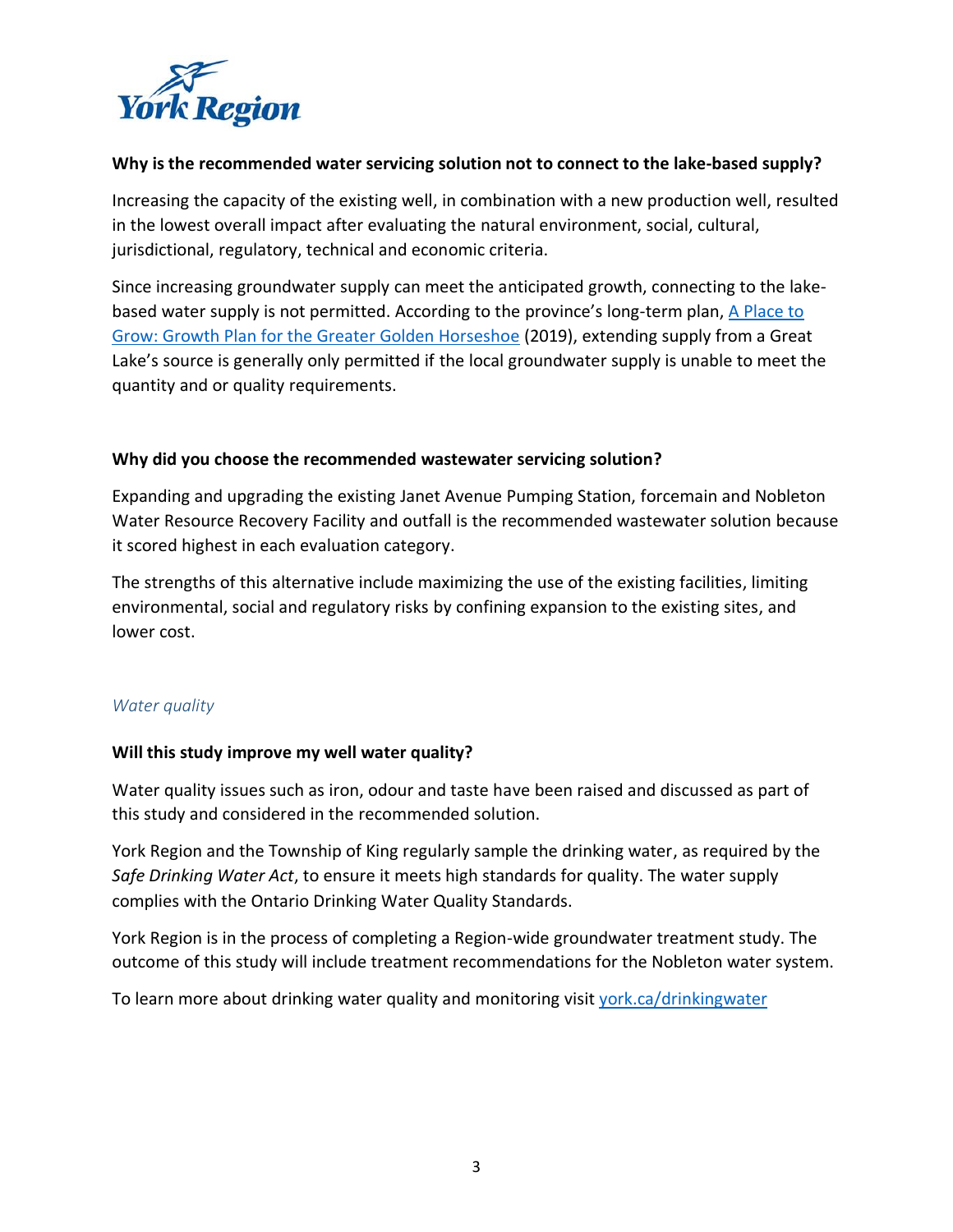

#### *Environment*

# **How does climate change factor into the plan for water and wastewater servicing in the Nobleton Community?**

Climate change considerations (both mitigation and adaption measures) for the recommended water and wastewater solutions are being considered as part of the Class EA study and will be documented as part of phase two of the study.

# *Planning and growth*

## **Why is additional servicing capacity needed in Nobleton?**

The current [Nobleton Community Plan](http://www.king.ca/Government/Departments/Planning/Official%20Plan%20Documents/Nobleton%20Community%20Plan/Pages/default.aspx) (Township of King) designates lands within the existing urban area boundary for future development.

Future residential development within the existing urban area of the Nobleton Community Plan is dependent on the availability of additional servicing capacity. A servicing solution is needed to enable the Township to consider residential or mixed-use development applications that implement the existing Community Plan.

On May 30, 2016, as part of King Township's Official Plan Review, King Council approved the recommended policy directions as part of the *[Understanding Greenfield Density and](http://www.king.ca/Government/Departments/Planning/Documents/Density%20Report%20on%20Website%20%28presented%20May%2016%202016%29.pdf)  [Intensification in King Township](http://www.king.ca/Government/Departments/Planning/Documents/Density%20Report%20on%20Website%20%28presented%20May%2016%202016%29.pdf)* report. This provides the framework for a potential population increase in Nobleton.

While Nobleton's future population is subject to King Township's Official Plan, it is expected to increase beyond the current capacity of the existing water and wastewater infrastructure. However, any population growth that occurs will take place within the current Nobleton Urban Area Boundary. No urban expansion beyond the current Urban Area Boundary of Nobleton is planned for in the current King Township Official Plan.

#### **Where will future development occur?**

The existing [Nobleton Community Plan](http://www.king.ca/Government/Departments/Planning/Official%20Plan%20Documents/Nobleton%20Community%20Plan/Pages/default.aspx) designates lands within the current urban area for residential and mixed-use purposes. Any development of these lands is required to be in accordance with the policies of the existing Nobleton Community Plan or Township's next Official Plan. The Township is currently undertaking a review of the Official Plan for the Township which includes Nobleton.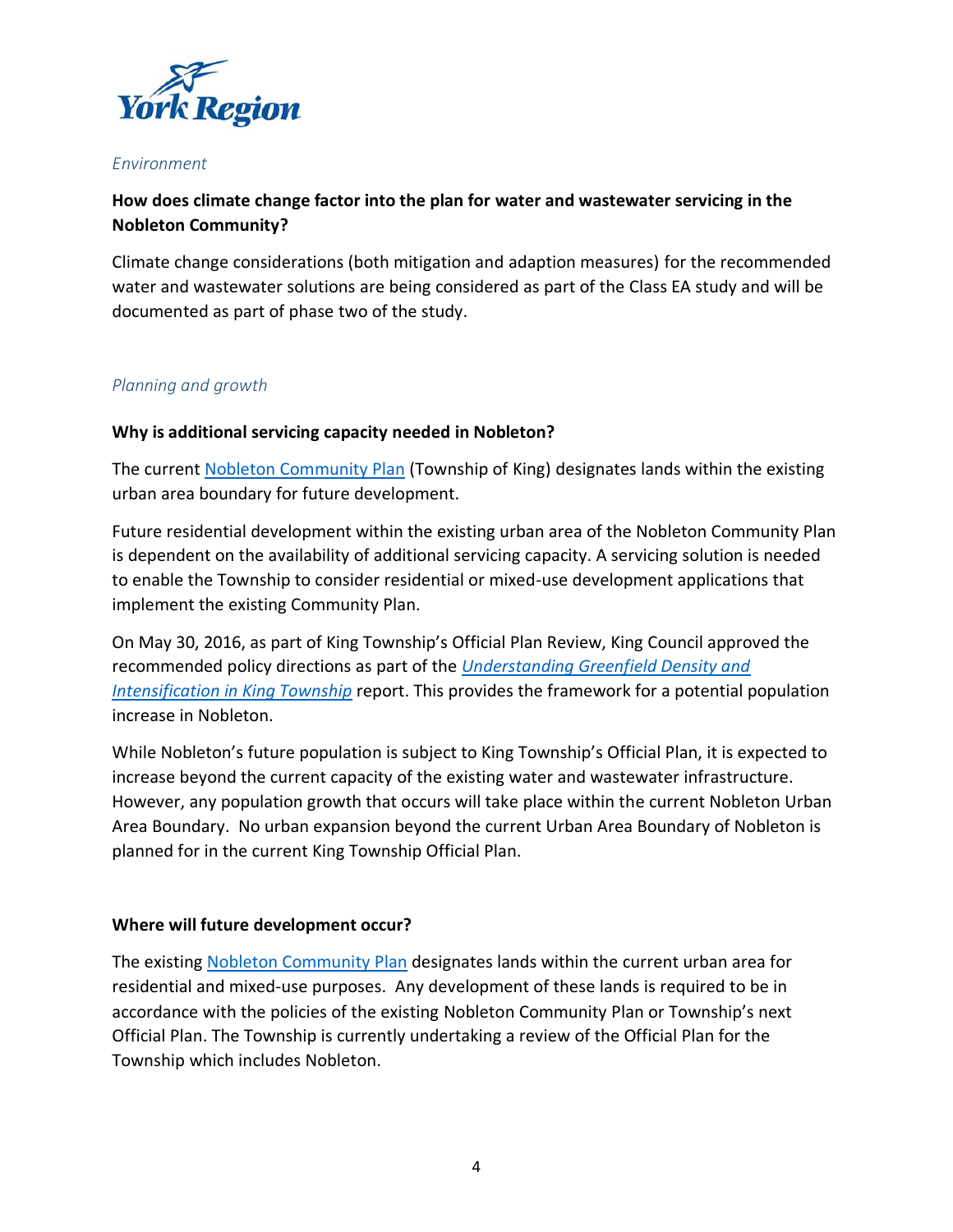

# **Is there an approved service population for the Nobleton community? What is it today and what will it be in the future?**

The approved service population is dependent on King Township's [Official Plan for Nobleton.](http://www.king.ca/Government/Departments/Planning/Official%20Plan%20Review%20Project/Pages/default.aspx)

The current population of Nobleton (Stats Canada 2016) is 4,614 with the majority connected to municipal services. The Class EA study is investigating the water and wastewater servicing for a total population of 10,800.

Water and wastewater servicing is York Region's responsibility. The population estimate is determined by applying the Township's residential density policies from the current Nobleton Community Plan to the amount of land designated for new residential development within the current Nobleton Urban Boundary as well as consideration of the Township's draft Official Plan.

King Township is updating its Official Plan and once complete it will become the guiding document.

#### **How does this project comply with municipal and provincial policies and frameworks?**

The Class EA study will consider provincial and municipal policy frameworks that apply to the study area including the [Greenbelt Plan](https://www.ontario.ca/document/greenbelt-plan-2017) (2017), the [Growth Plan for the Greater Golden](https://www.ontario.ca/document/place-grow-growth-plan-greater-golden-horseshoe#:~:text=A%20Place%20to%20Grow%20is,a%20high%20quality%20of%20life.)  [Horseshoe](https://www.ontario.ca/document/place-grow-growth-plan-greater-golden-horseshoe#:~:text=A%20Place%20to%20Grow%20is,a%20high%20quality%20of%20life.) (2019) and the [Oak Ridges Moraine Conservation Plan](https://www.ontario.ca/page/oak-ridges-moraine-conservation-plan-2017) (2017). In phase two of the class EA Study, each alternative is evaluated based on whether they conform to the policies.